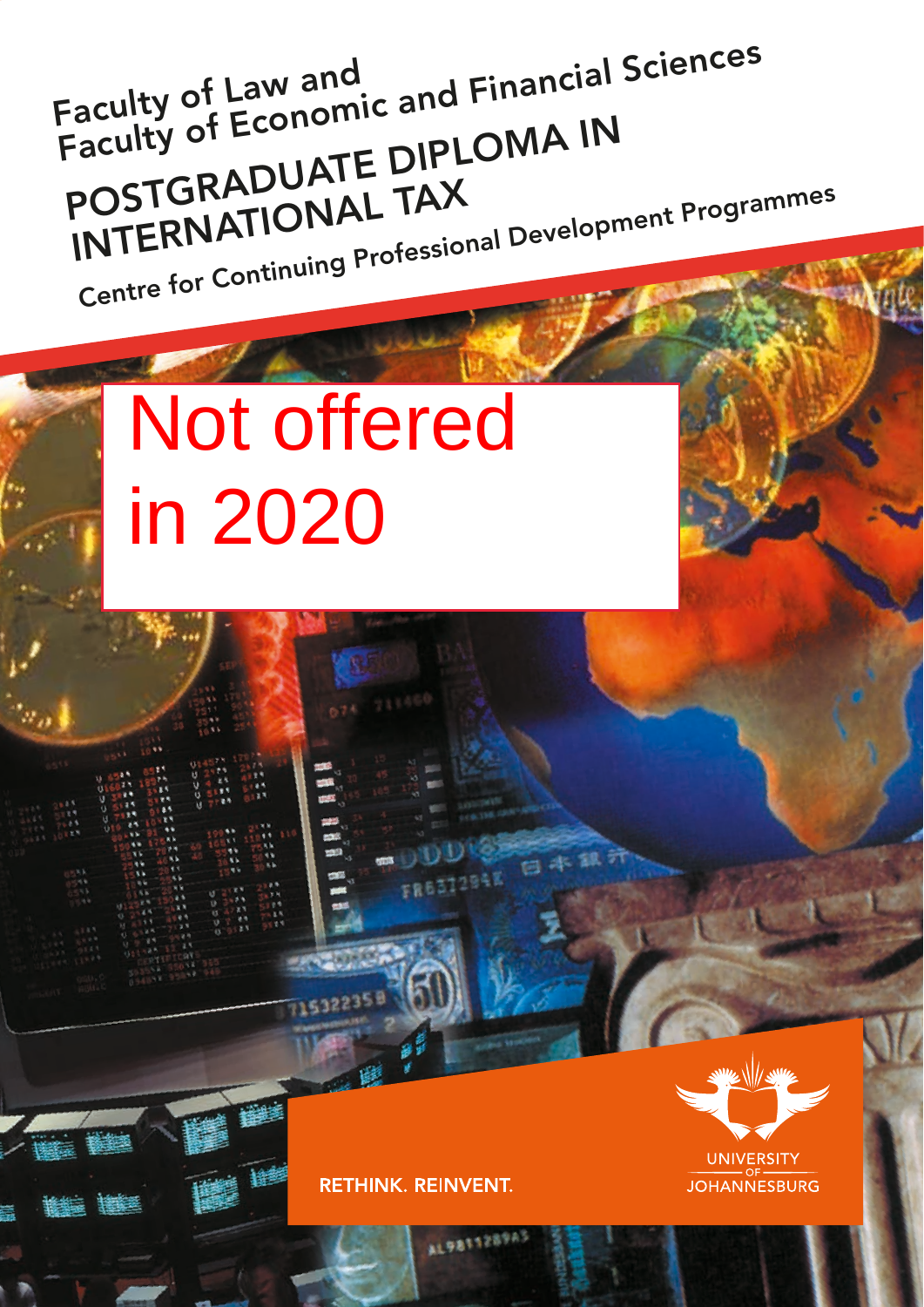This Diploma is a joint offering by the Faculty of Law and Faculty of Economic and Financial Sciences

## **OVERVIEW**

- Basic principles of international taxation
- Model tax conventions
- Relationships between tax treaties and domestic law
- Interpretation of tax treaties
- Scope of tax treaties and entitlement to treaty benefits
- Business income and permanent establishments
- Attribution of profits to permanent establishments
- Immovable property
- Employment and entertainment
- Taxation of dividends and interest
- Taxation of royalties and capital gains
- Relief of double taxation
- Nondiscrimination
- Tax avoidance
- Exchange of information
- Exchange controls

# THE DIPLOMA

The programme extends over one year on a part-time basis. Lectures are presented in English. Candidates may participate in discussions in English or Afrikaans and write the examination in either of these languages.

## **NOTE**

1. The diploma is in a class of its own. It was first offered during 2001 and since its inception has been regarded as the leading course on International Tax. In putting the syllabus together, extensive consultation took place to make it as topical as possible.

## PRESCRIBED MATERIAL

- Students will be informed during each lecture.
- The prescribed textbook is Olivier and Honiball International Tax: A South African Perspective (Siberink), 2013.
- Lectures will be presented on Wednesday evenings from 18:00 to 19:30
- Examination: July examination counts 40% and the final examination in November counts 60%.

# LECTURE DATES

Lectures will take place during University semesters. These semesters are: February to end May 2017. Second semester: 21 July to end October 2017.

\*Lecture dates subject to final confirmation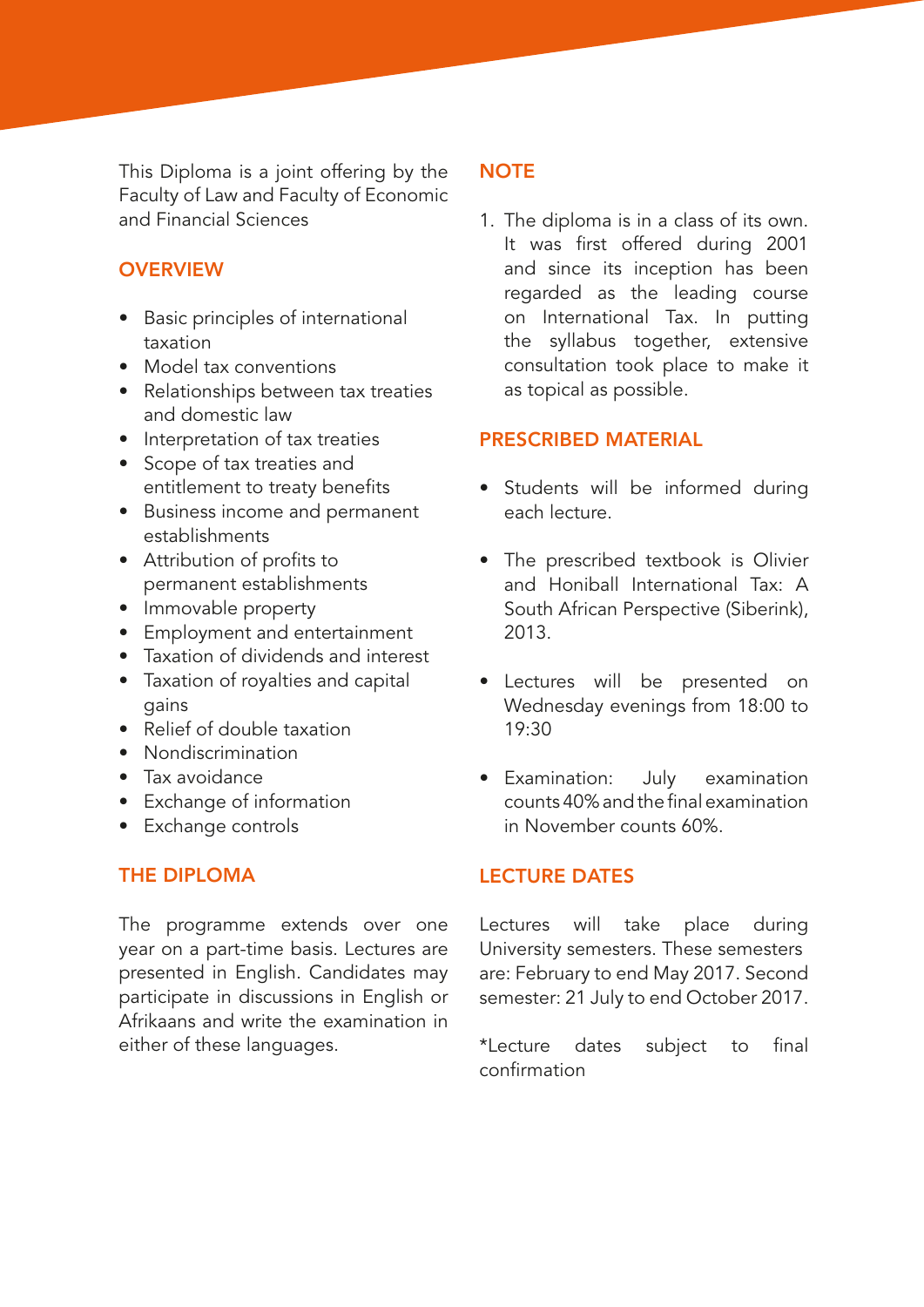#### **ADMISSION**

Anyone with the following qualifications will be considered for admission:

MCom (Taxation), LLB, LLM (Tax Law) or HDip (Tax Law) or any bachelor's degree plus extensive corporate taxation experience.

Only a limited number of students will be admitted and no correspondence will be entered into with unsuccessful applicants.

## APPLICATION

The closing date for applications is 31 October 2016.

The completed application form and application fee must be sent to:

*Faculty of Law University of Johannesburg PO Box 524 Auckland Park Johannesburg, 2006*

Please attach a **certified** copy of your ID document/passport and certified copies of your previous qualifications to your application form.

**NB:** Foreign applicants should contact the Faculty for relevant legislative requirements.

## FEES 2016

1. Administration fees (non-refundable) Only new applications R200,00

| 2. Tuition fee  | R <sub>16</sub> 700,00 |
|-----------------|------------------------|
| Registration    | *R610,00               |
| <b>ICT</b> levy | *R430,00               |

## \* 2017 fees to be confirmed

Foreign students pay an international levy of R1 000.

Students who fail to pay all fees will not be permitted to attend classes.

### FORMAT

The programme will consist of lectures and two examinations.

#### **PRESENTERS**

Professor Michael Honiball (Werksmans). Guest lecturers may present on an ad hoc basis.

Dates and times are subject to final confirmation.